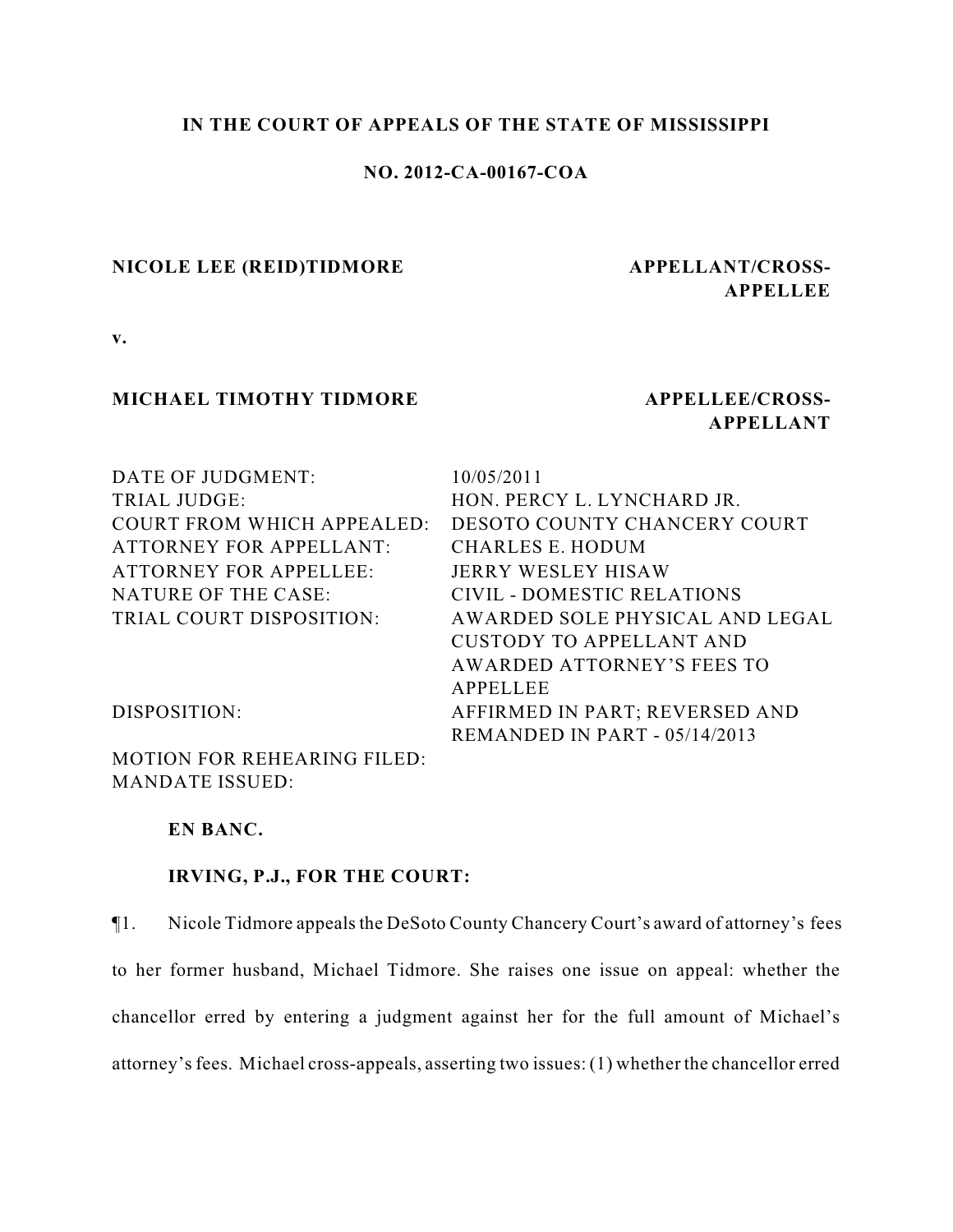in awarding sole legal and physical custody of the minor children to Nicole; and (2) whether the chancellor erred in awarding only standard visitation to him. Upon review, we affirm the awards of custody and visitation. However, we reverse the chancellor's award of attorney's fees to Michael and remand this case for a determination of the amount of attorney's fees that should be awarded for the contempt proceedings and the unsubstantiated-allegations-of-abuse proceedings.

#### FACTS

¶2. Michael and Nicole were married on August 21, 2003. On October 26, 2004, the couple welcomed twin daughters.<sup>1</sup> The parties separated on March 16, 2006, and a divorce was granted on the ground of irreconcilable differences on June 12, 2008. The parties were awarded joint physical and legal custody of the twins, with each having custody of the children for a one-week period, beginning Monday at 5:00 p.m. and ending on the following Monday at 5:00 p.m. Further, whichever party did not have custody during the week was entitled to extended visitation from Wednesday at 5:00 p.m. until the following Friday morning when the children were dropped off at school.

¶3. On July 26, 2010, Michael filed a petition for contempt, modification of custody, and temporary relief. Michael alleged that there had been a material change in circumstances since the entry of the last custody order, and that it would be in the children's best interests for him to be awarded sole physical and legal custody, with visitation to Nicole. Michael

<sup>&</sup>lt;sup>1</sup> Michael had a daughter from a previous relationship, who was twenty-two years of age at the time of the trial in 2009, and Nicole had a son from a previous relationship, who was nine years of age at the time of the trial.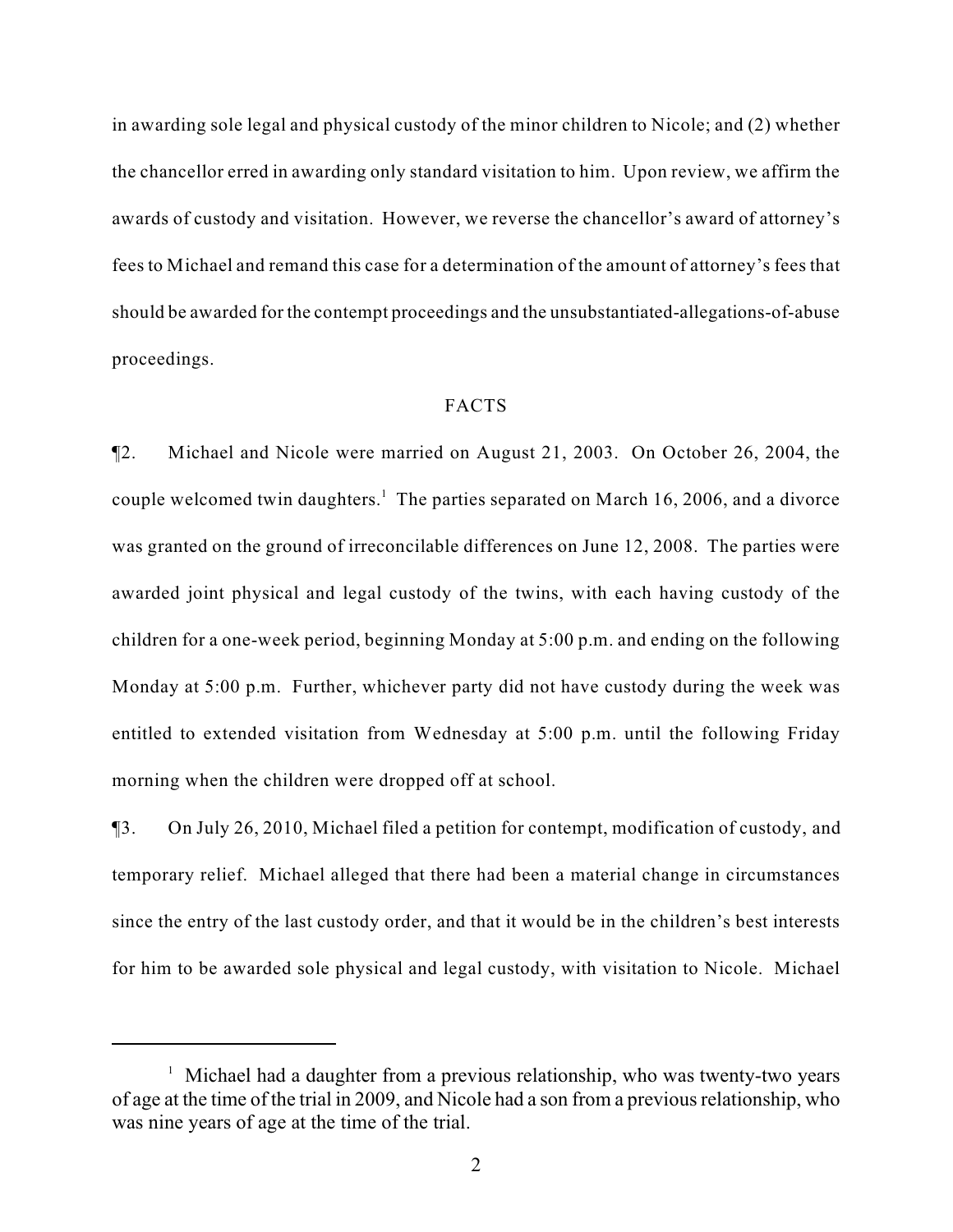also alleged that Nicole was in contempt for: (1) failing to exchange information concerning the health, education, and welfare of the children; (2) failing to pay her portion of medical bills and health insurance for the children; and (3) filing the children's daycare expenses on her tax return when Michael had actually paid such expenses.

¶4. On November 16, 2010, Nicole filed an answer and counter-petition to modify custody, visitation, and child support; to appoint a guardian ad litem (GAL); and to cite Michael for contempt. Nicole alleged that there had been a material change in circumstances since the entry of the last custody order, and that it would be in the children's best interests for her to be awarded sole physical and legal custody, with visitation to Michael. Nicole also made allegations of abuse<sup>2</sup> against Michael and requested that the court appoint a GAL to investigate. Finally, Nicole alleged that Michael was in contempt for: (1) failing to pay insurance premiums for the children; and (2) claiming one of the girls as a dependent on his tax return.

¶5. On November 19, 2010, Michael filed a motion to appoint a GAL in response to Nicole's allegations of abuse. On December 1, 2010, the chancellor entered an order of continuance and a stay of proceedings pending the Mississippi Department of Human Services (DHS) investigation. The chancellor also appointed Kimberly Jones as the GAL and ordered Nicole to submit an outline of facts detailing the specific instances of alleged abuse.

¶6. On October 12, 2011, after a full trial, the chancellor entered a final judgment granting Nicole sole physical and legal custody of the children. Michael was awarded visitation every

 $2^2$  These allegations of abuse were later determined to be unsubstantiated.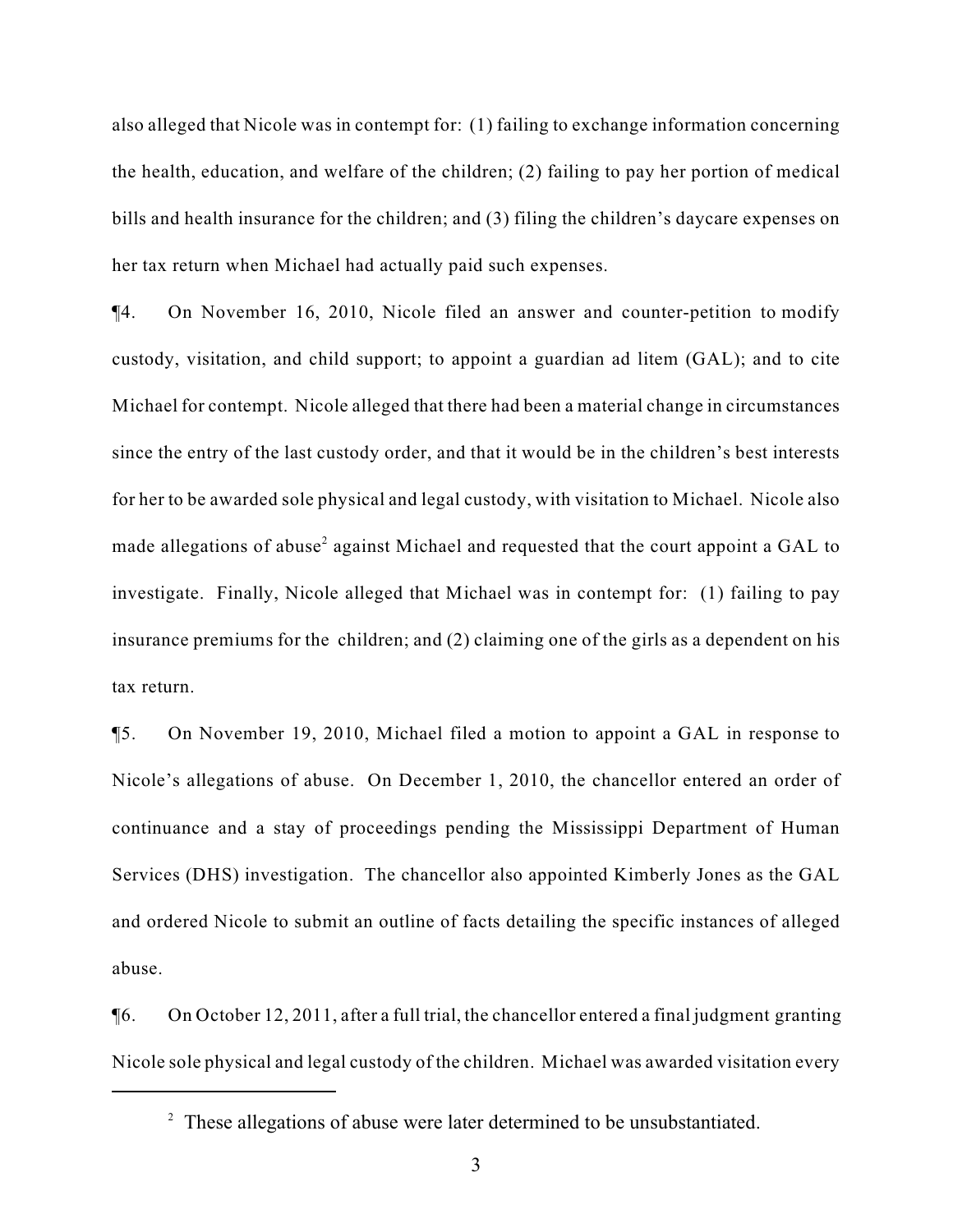other weekend—the first and third weekends of each month—from Friday at 6:00 p.m. until Sunday at 6:00 p.m. He was also awarded six weeks of visitation during the summer, along with standard holiday visitation. The chancellor also ordered Nicole to pay Michael's attorney's fees and the GAL fees.

¶7. Nicole appealed the award of attorney's fees, and Michael cross-appealed the order granting Nicole sole custody and granting him only standard visitation.

#### ANALYSIS AND DISCUSSION OF THE ISSUES

¶8. "Chancellors are afforded wide latitude in fashioning equitable remedies in domestic relations matters, and their decisions will not be reversed if the findings of fact are supported by substantial credible evidence[.]" *Wilson v. Wilson*, 79 So. 3d 551, 560 (¶37) (Miss. Ct. App. 2012) (quoting *Henderson v. Henderson*, 757 So. 2d 285, 289 (¶19) (Miss. 2000)). This Court "will not disturb a chancellor's factual findings unless the chancellor's decision was manifestly wrong or clearly erroneous, or the chancellor applied an improper legal standard." *Id*. (citing *Wallace v. Wallace*, 12 So. 3d 572, 575 (¶12) (Miss. Ct. App. 2009)). "We do not substitute our 'judgment for that of the chancellor, even if we disagree with the findings of fact and would arrive at a different conclusion.'" *Id*. (quoting *Coggin v. Coggin*, 837 So. 2d 772, 774 (¶3) (Miss. Ct. App. 2003)). "[W]hen reviewing a chancellor's interpretation and application of the law, our standard of review is de novo." *Id*. (citing *Tucker v. Prisock*, 791 So. 2d 190, 192 (¶10) (Miss. 2001)).

#### *I. Award of Attorney's Fees to Michael*

¶9. "The matter of awarding attorney's fees is largely entrusted to the sound discretion of the chancellor." *Evans v. Evans*, 75 So. 3d 1083, 1089 (¶22) (Miss. Ct. App. 2011) (citing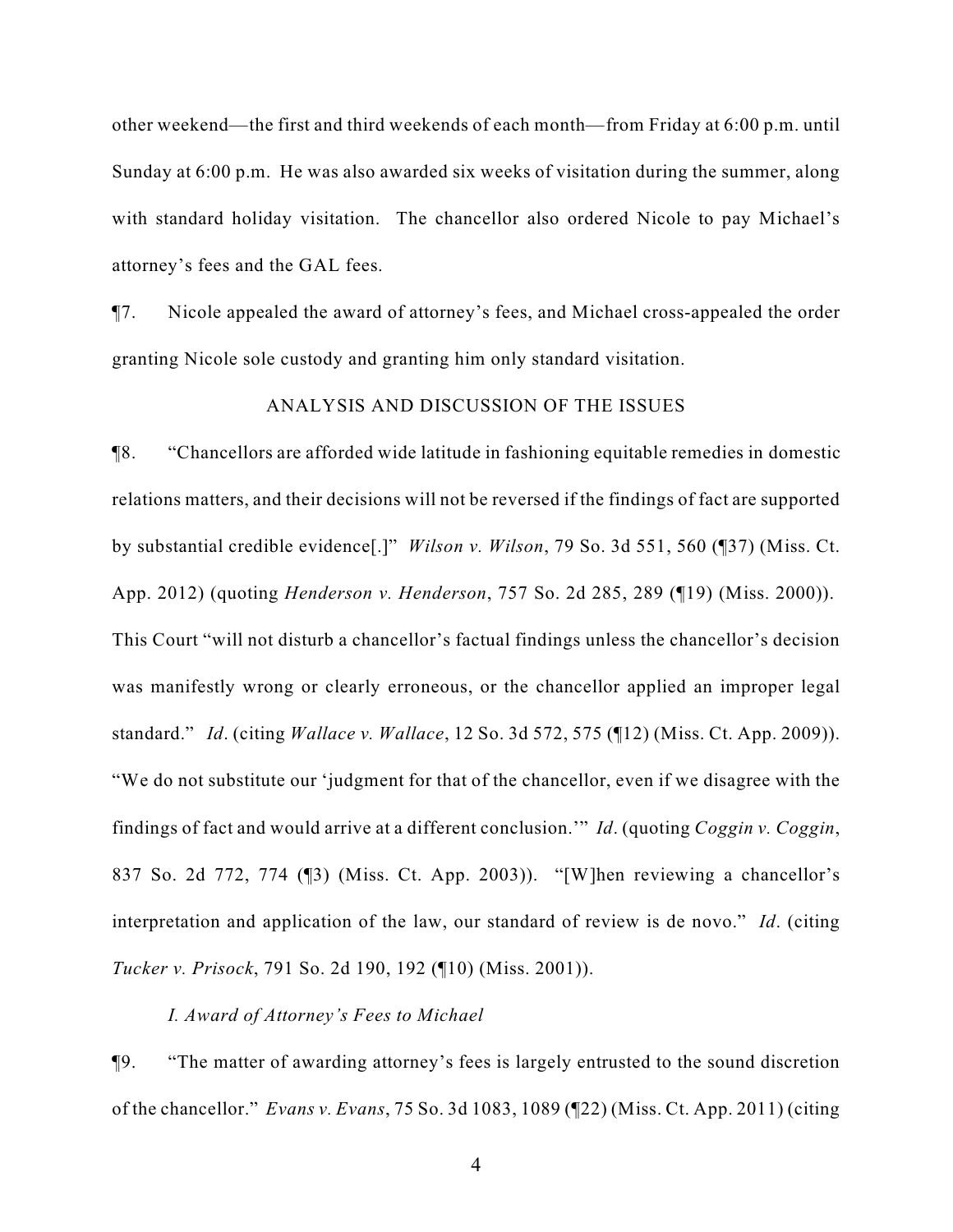*McKee v. McKee*, 418 So. 2d 764, 767 (Miss. 1982)). Therefore, "[w]e are reluctant to disturb a chancellor's discretionary determination whether to award attorney's fees or the amount of any award." *Id*. (citing *Smith v. Smith*, 614 So. 2d 394, 398 (Miss. 1993)).

¶10. Nicole argues that the chancellor erred in awarding attorney's fees to Michael since some of the attorney's fees were incurred in pursuing a modification of custody. We note that "attorney's fees are not normally awarded in child custody modification actions." *Mixon v. Sharp*, 853 So. 2d 834, 841 (¶32) (Miss. Ct. App. 2003). However, it is well established that "[a] chancellor may award attorney's fees as the result of a contempt action" in a domestic-relations case. *Id*. "One of the purposes for awarding attorney fees [in a contempt action] is to compensate the prevailing party for losses sustained by reason of the defendant's noncompliance." *Durr v. Durr*, 912 So. 2d 1033, 1040 (¶25) (Miss. Ct. App. 2005). Thus, "[n]o showing as to the *McKee* factors is required" where there is a finding of contempt. *Patterson v. Patterson*, 20 So. 3d 65, 73 (¶26) (Miss. Ct. App. 2009).

¶11. Additionally, Mississippi Code Annotated section 93-5-23 (Supp. 2012) *requires* the chancellor to impose attorney's fees for unsubstantiated allegations of abuse:

If after investigation by the Department of Human Services or final disposition by the youth court or family court allegations of child abuse are found to be without foundation, the chancery court *shall order the alleging party to pay all court costs and reasonable attorney's fees incurred by the defending party in responding to such allegation*.

(Emphasis added).

¶12. In this case, the chancellor ordered Nicole to pay Michael's attorney's fees and the

GAL fees as follows:

With regard to [Michael's] claims for attorney's fees, the [c]ourt finds that the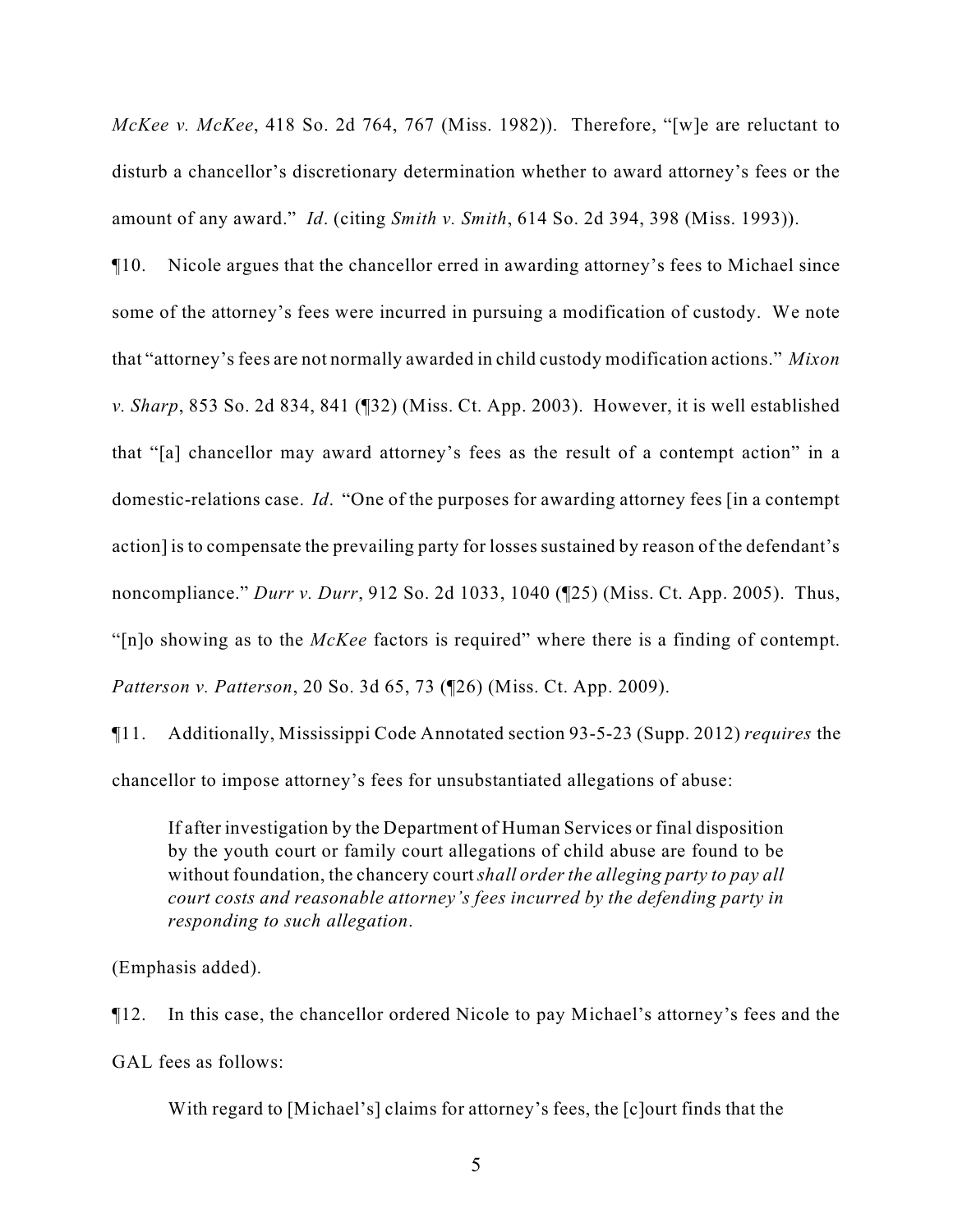allegations made by [Nicole] are without foundation and furthermore that she was found in contempt . . . . As such, all the [GAL] fees are hereby [assessed] to [Nicole]. [Nicole] shall pay the [GAL] her remaining fees in the amount of \$1,200.00 along with reimbursing [Michael] the [GAL] fees he initially paid in the amount of \$1,500.00 within sixty (60) days of September 26, 2011.

After examining the [*McKee* factors], the [c]ourt finds that [Michael] is entitled to attorney's fees in the amount of \$8,076.01[,] which the [c]ourt finds were reasonable and necessary in prosecuting the contempt case against [Nicole], and further in defending the unsubstantiated allegations of abuse and/or neglect[,] and a judgment is hereby entered for the same. As such[,] a total judgment is hereby entered against [Nicole] in the amount of \$9,733.91 in favor of [Michael], which shall be paid within sixty (60) days of September 26, 2011[,] along with the remaining \$1,200.00 in [GAL] fees[,] which shall be paid directly to the [GAL] within sixty (60) days of September 26, 2011[.]

¶13. We cannot say that the chancellor abused his discretion in awarding attorney's fees to Michael for his successful prosecution of the contempt charges against Nicole or for his defense against the baseless allegations of abuse. We also find that the chancellor did not abuse his discretion in ordering Nicole to pay the GAL fees. The chancellor found Nicole in contempt for claiming the children as dependents on her 2008 tax return and for withholding one of the children from Michael on one occasion. The chancellor did not find Michael in contempt for any of the claims asserted by Nicole. Additionally, the chancellor determined that Nicole's allegations of abuse against Michael were unsubstantiated. The chancellor's order was clear that the fees were awarded because of the unsubstantiated abuse allegations and because of Nicole's contemptuous conduct.

¶14. While Michael is certainly entitled to an award of attorney's fees for the contempt and for his defense against the abuse allegations, it is not clear that the total amount of \$8,076.11 is only for the contempt and defense against the abuse allegations. In fact, an exhibit shows that at least part of the fees awarded were for the modification-of-child-custody proceedings.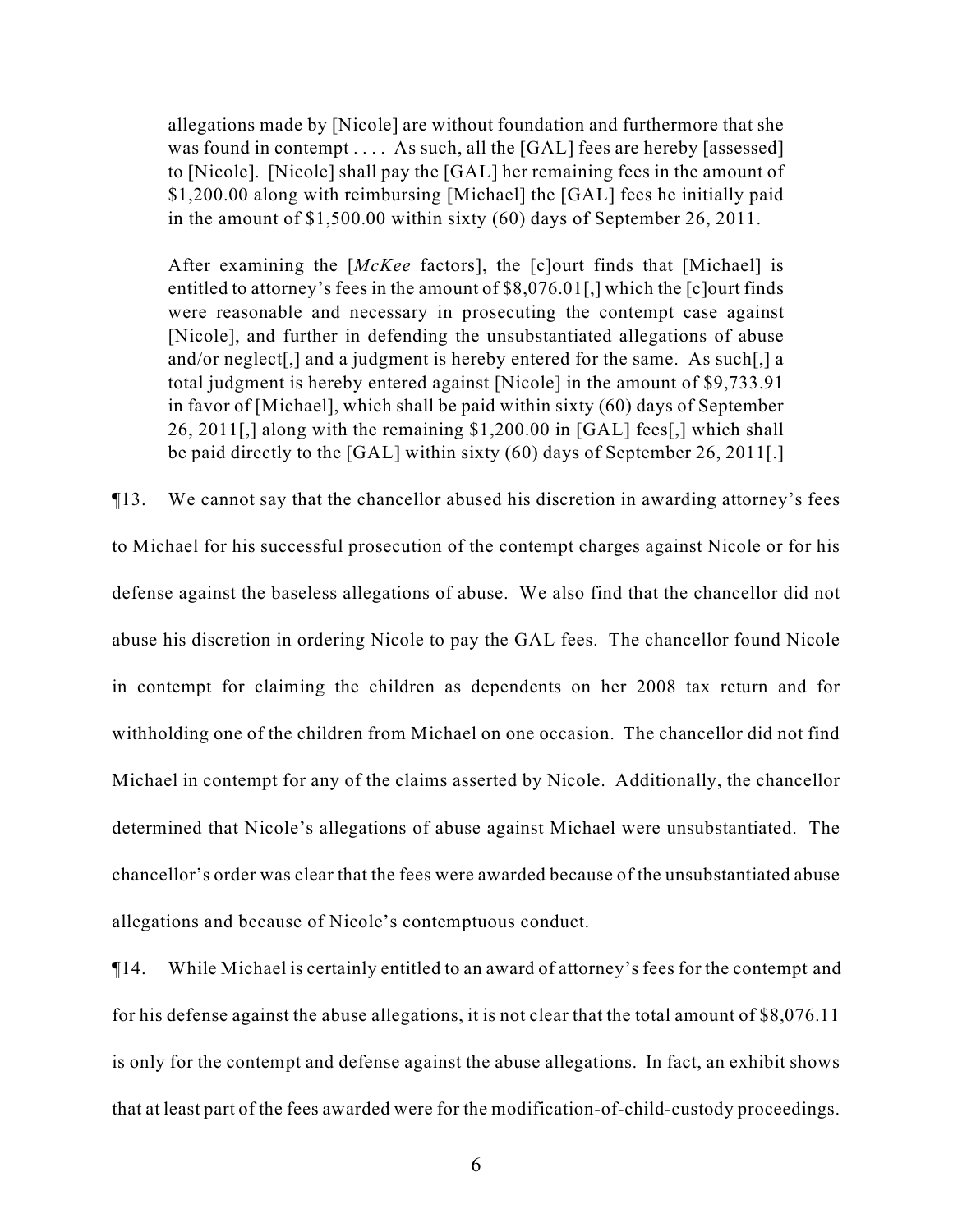As such, the court erred in awarding the full amount of the attorney's bill. Although there may be difficulty in allocating the attorney's fees, the chancellor should nonetheless make that determination. Therefore, the amount of the award of attorney's fees is reversed and this issue is remanded to the chancellor for a determination of the amount of attorney's fees that should be awarded to Michael for the contempt proceedings and defense against the baseless abuse allegations.

¶15. Michael also asks this court to order Nicole to pay his attorney's fees on appeal. "When allowed, this Court has generally granted attorney's fees in the amount of one-half of what was awarded [by the chancellor]." *Carroll v. Carroll*, 98 So. 3d 476, 483 (¶26) (Miss. Ct. App. 2012) (citing *Lauro v. Lauro*, 924 So. 2d 584, 592 (¶33) (Miss. Ct. App. 2006)). However, because Nicole prevails on this issue, Michael is not entitled to attorney's fees on appeal.

#### *II. Modification of Child Custody*

¶16. "In a modification action, the party seeking a change in custody bears the initial burden of proving there has been a material change in circumstances adverse to the child's welfare." *Wilson*, 79 So. 3d at 561 (¶43) (quoting *Anderson v. Anderson*, 961 So. 2d 55, 58 (¶6) (Miss. Ct. App. 2007)) (internal quotation marks omitted). "In determining whether a material change has occurred, chancellors are instructed to consider the totality of the circumstances." *Id*. (citing *Mabus v. Mabus*, 847 So. 2d 815, 818 (¶8) (Miss. 2003)).

¶17. "If there has been a material change, chancellors must 'then analyze and apply the *Albright* factors in light of that change.'" *Id*. (quoting *Sturgis v. Sturgis*, 792 So. 2d 1020, 1025 (¶19) (Miss. Ct. App. 2001)). The *Albright* factors are as follows: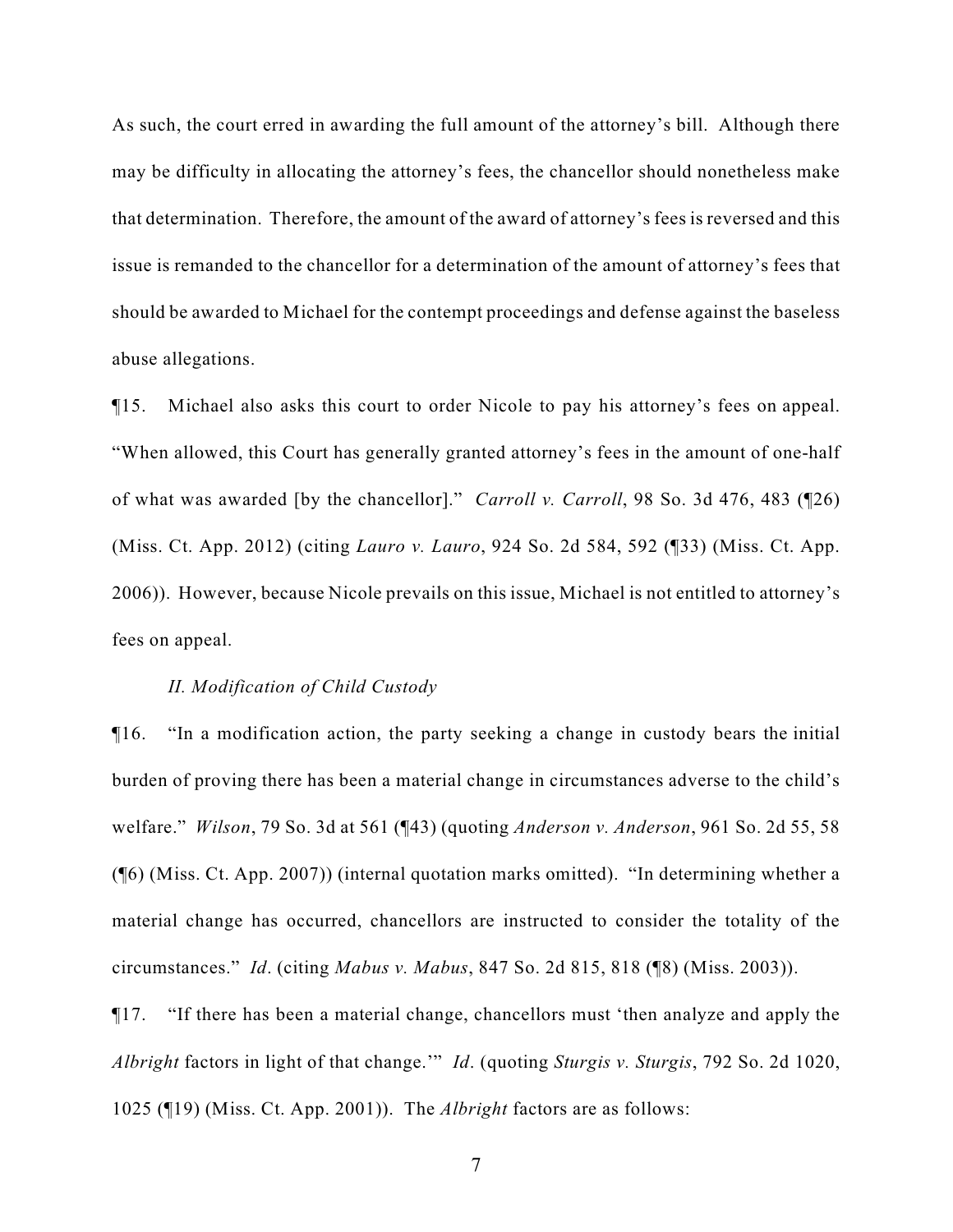(1) the child's age, health, and sex; (2) which parent had the continuity of care before the separation; (3) which parent has the best parenting skills; (4) which parent has the willingness and capacity to provide primary child care; (5) each parent's employment and its responsibilities; (6) each parent's physical and mental health and age; (7) the emotional ties between the child and each parent; (8) each parent's moral fitness; (9) the child's home, school, and community record; (10) the child's preference, if the child is over twelve years old; (11) the stability of the home environment; and (12) any other relevant equitable factor.

*Id*. at 566 (¶64) (citing *Daniel v. Daniel*, 770 So. 2d 562, 564 (¶6) (Miss. Ct. App. 2000)). "In all cases involving child custody, including modification [cases], the polestar consideration is the best interest and welfare of the child." *Id.* at (¶63) (quoting *D.M. v. D.R.*, 62 So. 3d 920, 923 (¶11) (Miss. 2011)). "The *Albright* factors are a guide for chancellors in weighing the facts to determine the child's best interest." *Id*. However, "[a]n *Albright* analysis is not, by any means, a mathematical equation." *Id*. (citing *Lee v. Lee*, 798 So. 2d 1284, 1288 (¶15) (Miss. 2001)). Further, "the factors are not meant to be weighed equally in every case." *Id*. (citing *Divers v. Divers*, 856 So. 2d 370, 376 (¶27) (Miss. Ct. App. 2003)). "In some cases, one or two factors may weigh more heavily and control the custody determination." *Id.* (citing *Divers*, 856 So. 2d at 376 (¶27)). While all factors are important, "the chancellor has the ultimate discretion to weigh the evidence the way he sees fit." *Id*. (quoting *Johnson v. Gray*, 859 So. 2d 1006, 1013-14 (¶36) (Miss. 2003)).

¶18. In the case before us, the chancellor found a material change in circumstances as follows:

The evidence shows that the parties have trouble getting along and rarely agree on anything. The [GAL] found that the parties have trouble communicating with one another. One argument between the parties is the length of the children's hair. It has been noted that the parties have other arguments that relate to the children's education and health. However, the parties spent a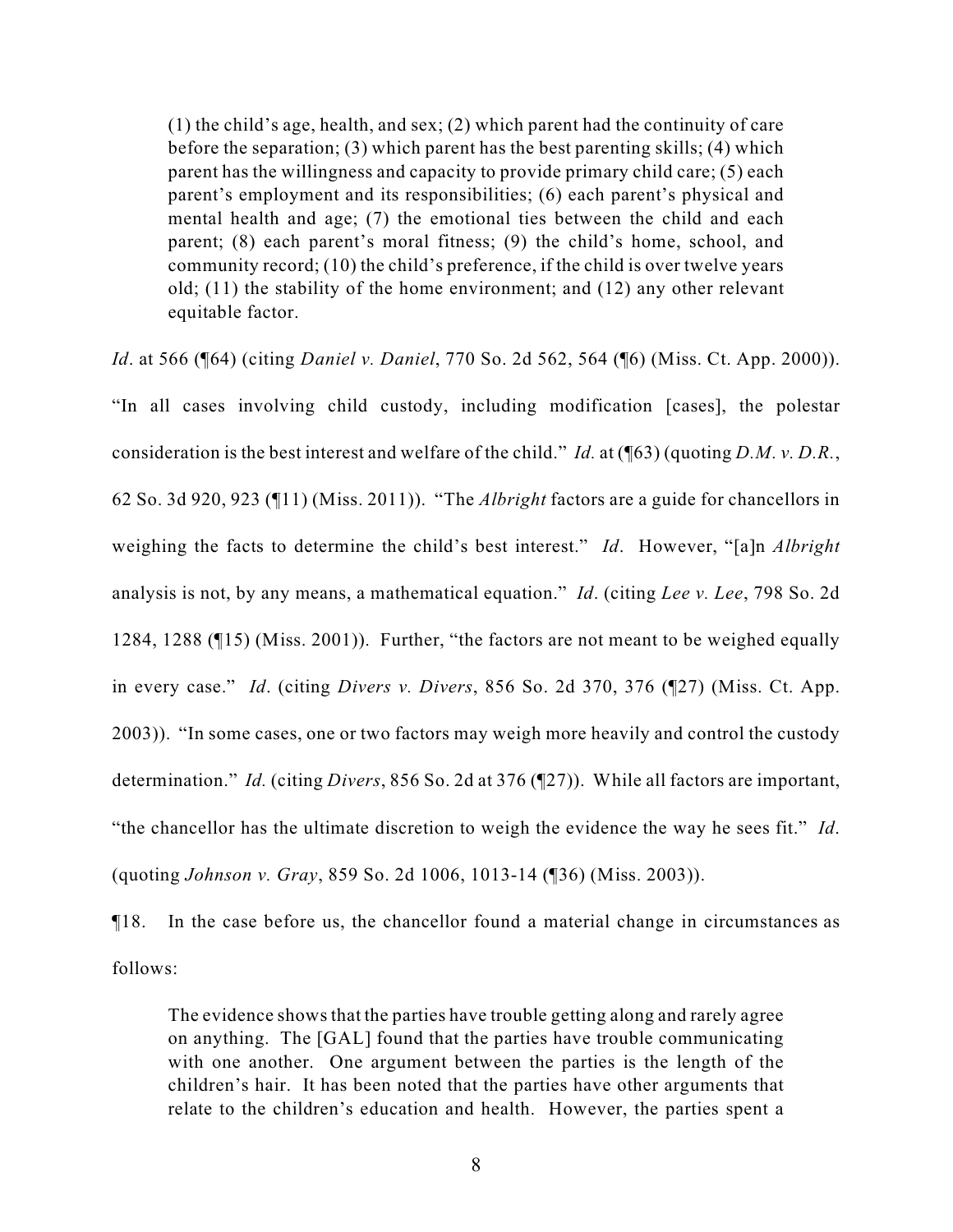great length of time in court explaining their positions and disagreements as to the "hair" issue. If the parents cannot agree on such a minuscule issue as the length of a child's hair, the [c]ourt finds it hard to believe that they will ever agree on anything.

. . . .

Since the last order of custody in 2008, there has been a material change in circumstances detrimental to the children's best interest. The parents have communication problems and can rarely agree on anything. These children are now in school[,] which takes a great deal of cooperation to make the current custody schedule workable. Decisions such as where the children need to go to school are becoming more important. These children need one parent to have the final say on big decisions such as what school they should attend. Lately, the children have become confused at times as to where they will go home that particular day. There is no reason these children should suffer for their parent[s'] lack of communication and unwillingness to get along. For the reasons stated above, the [c]ourt finds that there has been a material change in circumstances[,] which allows for a modification of custody.

¶19. After finding a material change in circumstances adverse to the children's welfare, the chancellor proceeded to conduct an *Albright* analysis, which Michael now challenges on appeal. The chancellor found that the following factors favored Nicole: (1) age, health, and sex of the children; (2) parenting skills; and (3) willingness and capacity to provide primary child care. The remaining factors were neutral, but Michael only takes issue with the following neutral factors: (1) employment of the parents and responsibilities of that employment; (2) moral fitness of the parent; (3) home, school and community record of the children; and (4) other factors relevant to the parent-child relationship. Below, we will address each factor disputed by Michael.

#### *A. Age, Health, and Sex of the Children*

¶20. The chancellor found this factor favored Nicole as follows:

The parties have two minor children, both are female, and both were born on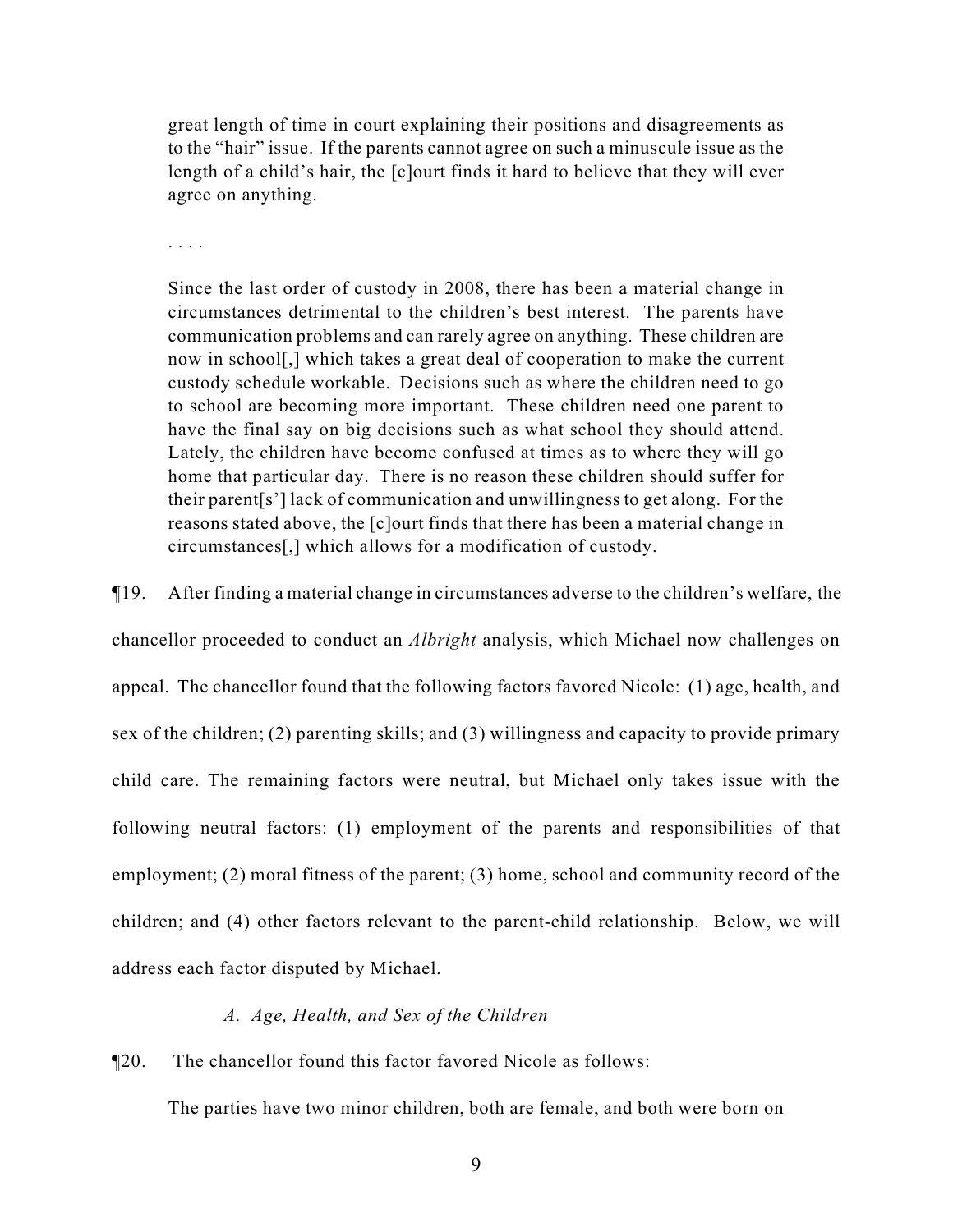October 26, 2004. Neither [child is] of tender years[,] which may tend to show a preference for the mother. The sex of the female children would favor the natural mother. Both children are in relatively good health. The children have had allergy problems and urinary tract infections in the past. Although [Michael] knows the children to have these health issues, he has at least on one occasion allowed the girls to take a bath with a dog and continues to smoke in the presence of the children. Also, the [s]tep-[m]other smokes in the presence of the children while traveling in the car. Accordingly, the [c]ourt finds that this factor favors the mother.

¶21. We note that Nicole also smokes cigarettes, but not in the presence of the children. This Court has held that a parent's smoking outside the presence of children with allergies does not weigh against that parent under this *Albright* factor. *See Owens v. Owens*, 950 So. 2d 202, 208 (¶18) (Miss. Ct. App. 2006) (holding that the "chancellor properly found that this factor does not weigh against [the smoking parent] because the evidence strongly indicates that [he] has made great effort to avoid smoking around [the child]"). Conversely, we have held that a parent's smoking in the presence of the children weighs against that parent. *See Davis v. Stevens*, 85 So. 3d 943, 950 (¶29) (Miss. Ct. App. 2012).

¶22. As to the age of the children, the twins were six years of age at the time of trial. Of course, the age of a child is "but one factor out of many to be considered in a child custody case." *Id*. at 949 (¶28) (quoting *Gutierrez v. Bucci*, 827 So. 2d 27, 31 (¶17) (Miss. Ct. App. 2002)).

¶23. Regarding the sex of the children, Michael argues that this factor should not have favored Nicole because he has a wife, Wendy, and several other female relatives in the area, whereas Nicole only has her mother in the area. Again, these factors are "not, by any means, a mathematical equation." *Wilson*, 79 So. 3d at 566 (¶63). We cannot say that the chancellor erred in finding that this factor favored Nicole.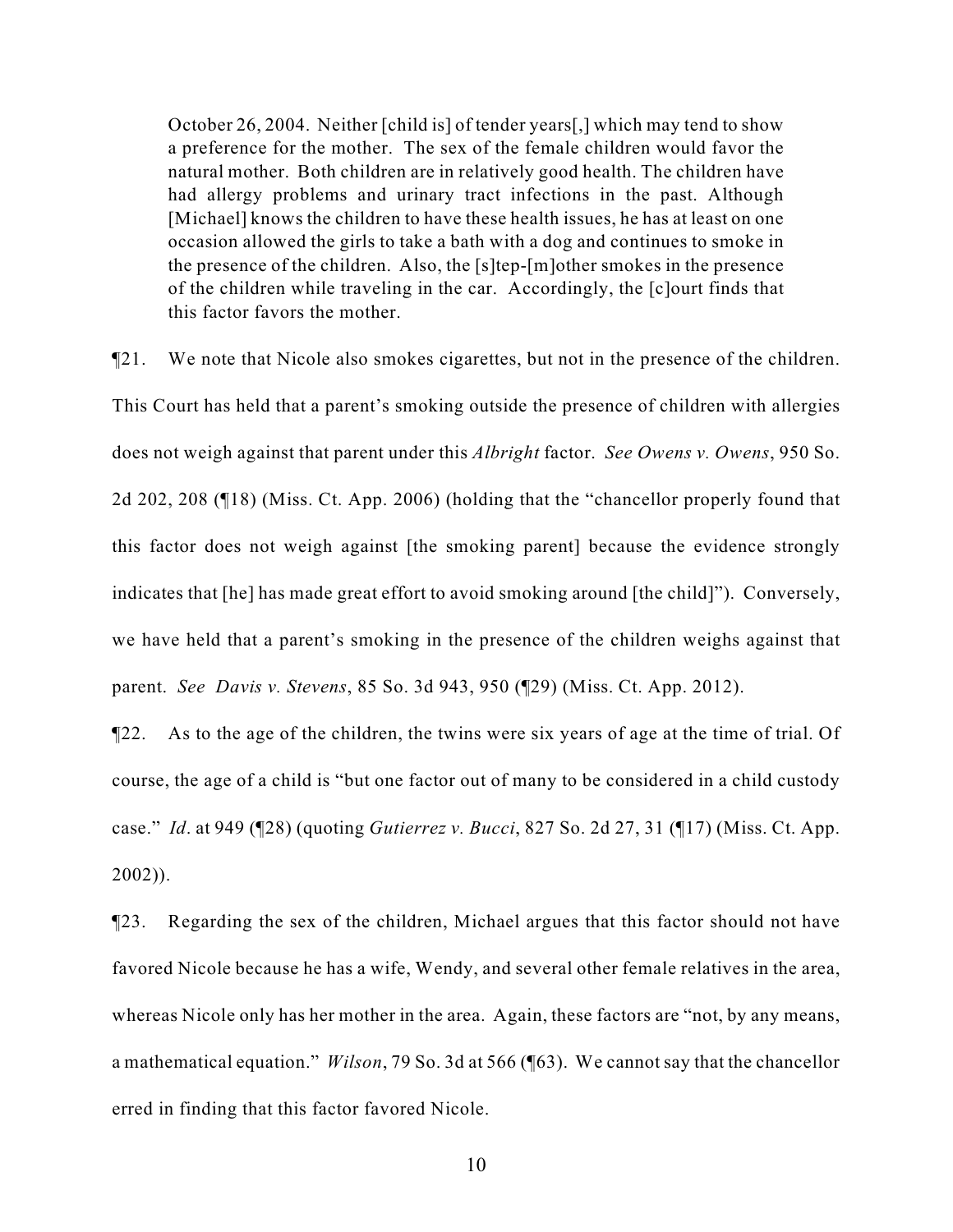#### *B. Parenting Skills*

¶24. The chancellor found that this factor favored Nicole as follows:

[Nicole] claims that [Michael] makes the children wear shoes too small for their feet[,] which shows a lack of parenting skills. Also, the children have had a history of urinary tract infections and allergy problems, but the father has on one occasion allowed the children to take a bath with a dog and continues to smoke in the presence of the children. The evidence shows that [Nicole] is the parent who customarily takes the children to the doctor and is the most involved in the children's school activities. She has been to the school countless times, and [Michael] can only remember going once. Accordingly, the [c]ourt finds that this factor favors [Nicole].

¶25. This Court has held that the parenting-skills factor favors a parent who, among other

things, routinely takes the child to the doctor. *See Klink v. Brewster*, 986 So. 2d 1060, 1064

(¶14) (Miss. Ct. App. 2008); *Turner v. Turner*, 824 So. 2d 652, 656 (¶13) (Miss. Ct. App.

2002). Further, a parent who was more involved in school activities has been favored under

the parenting-skills factor. *See Tritle v. Tritle*, 956 So. 2d 369, 375 (¶18) (Miss. Ct. App.

2007). We cannot say that the chancellor erred in finding that this factor favored Nicole.

## *C. Willingness and Capacity to Provide Primary Childcare*

¶26. The chancellor found that this factor favored Nicole as follows:

Since both parents have had joint physical custody, both parents have provided primary childcare during their time with the children. Although [Michael] has had the children the same amount of time, he has only been to the school [once] to participate in school functions. [Nicole] has been to the school countless times and has been the parent who takes the children to the doctor most of the time. Accordingly, the [c]ourt finds that this factor favors [Nicole].

¶27. Michael argues that this factor "reflects only a desire to be the primary custodian" and that the record contains numerous instances reflecting Michael's desire to be the primary custodian of the children. However, Michael cites no authority to support his argument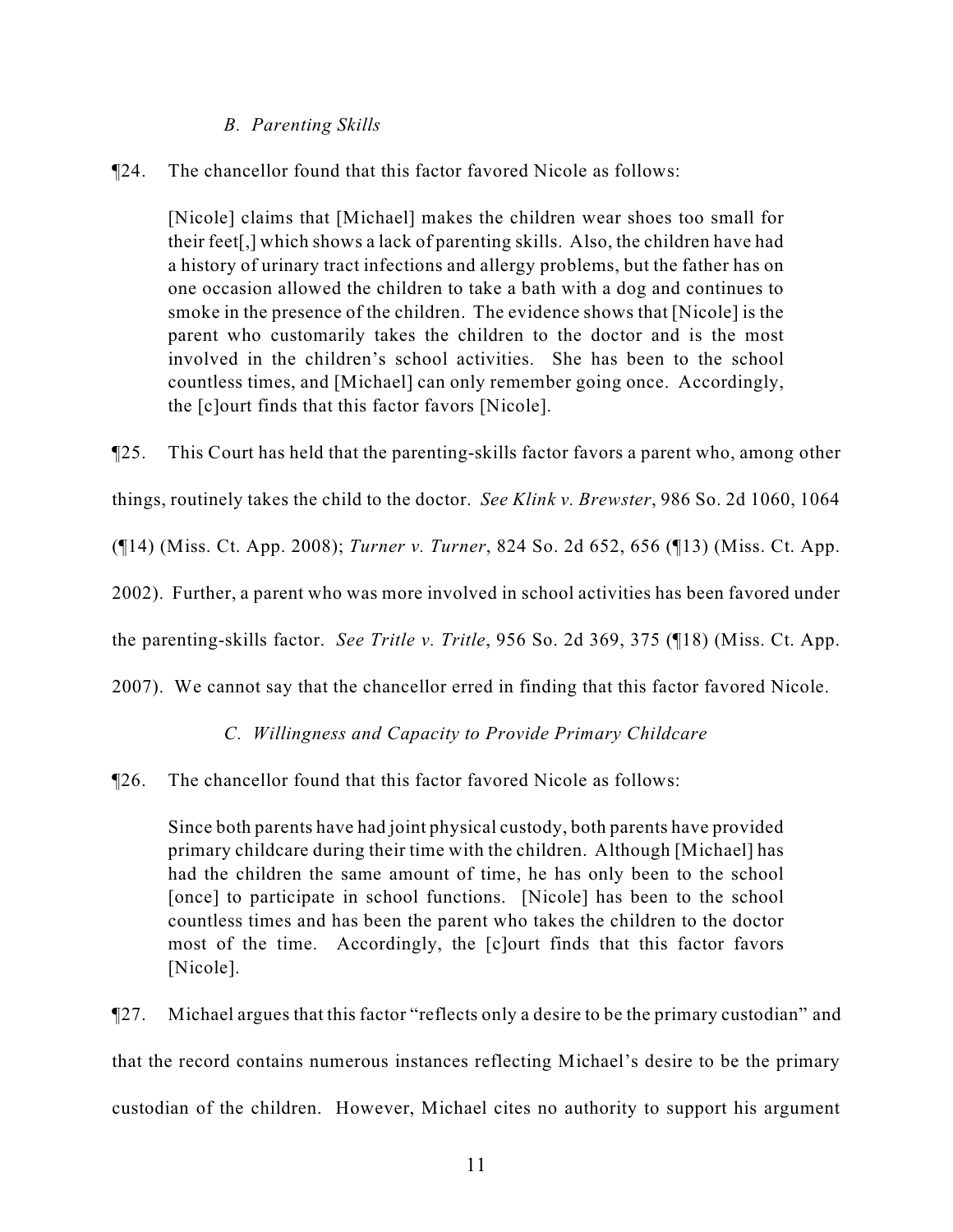regarding this factor. Therefore, his argument is procedurally barred. *See Lucas v. Williamson*, 852 So. 2d 67, 68 (¶4) (Miss. Ct. App. 2003). Notwithstanding the procedural bar, this Court has never held that this factor only reflects a parent's *desire* to have custody. We find that the record supports the chancellor's resolution of this factor in favor of Nicole because she has been the primary parent to take the children to the doctor and visit their school, which shows her willingness and capacity to provide primary childcare. This issue is without merit.

## *D. Employment of the Parent and Responsibilities of that Employment*

¶28. The chancellor found that this factor was neutral as follows:

Both the parties have changed employment since the [d]ivorce [d]ecree. Now, both parties have stable but flexible jobs that would allow them to take care of the children in the case of sickness or emergency. Both parties are fortunate in that their respective employment allows the liberty to be with the children should emergencies arise, and accordingly, the [c]ourt finds that the responsibilities of employment favor neither party.

¶29. Michael argues that this factor should have favored him because Nicole was fired from her job. However, at the time of trial, Nicole had obtained new employment. Further, neither party cites any case law pertaining to this factor, and this assignment of error is procedurally barred. Notwithstanding the procedural bar, we cannot say that the chancellor erred in his resolution of this factor.

## *E. Moral Fitness of the Parents*

¶30. The chancellor determined that this factor did not favor either party:

Both parties' moral fitness can be called into question [because] both have lied in regards to their tax returns. [Michael] had been compensated for side jobs where he was paid in cash, and he did not report the income. Also, [Nicole] actively sought the children's daycare expenses in order to claim them and did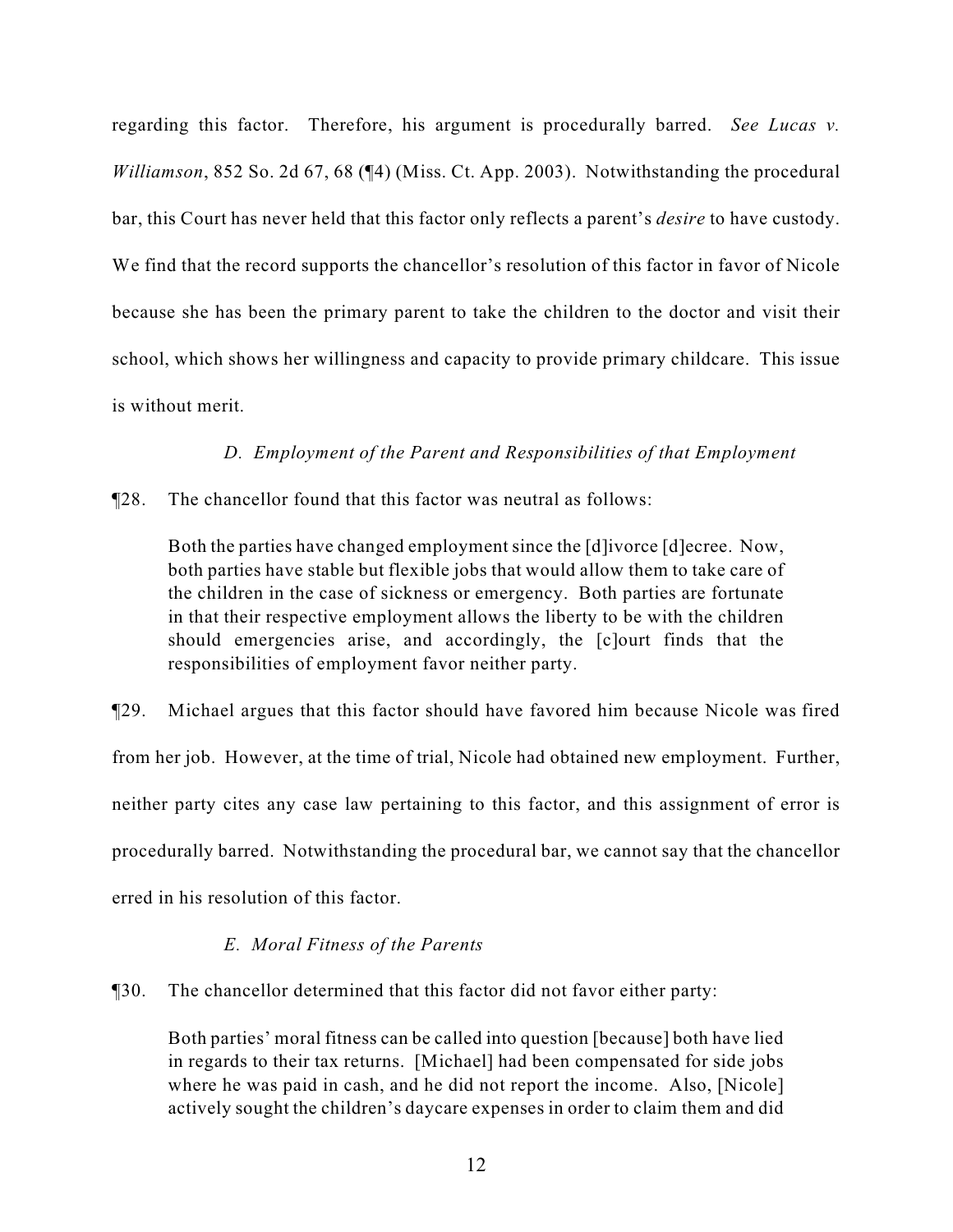claim them on her tax return even though she was not the parent paying the expenses. Accordingly, the [c]ourt finds this factor to favor neither party.

¶31. We note that neither party cites a single case to support an argument pertaining to the moral-fitness factor. Thus, this argument is procedurally barred. Procedural bar aside, we have no reason to find that the chancellor abused his discretion in finding that this factor was neutral. This issue is without merit.

## *F. Home, School, and Community Record of the Children*

¶32. The chancellor found that this factor favored neither party:

[Michael] has a greater number of relatives in the local area, but the [c]ourt must take note that the mother lives with her mother and has a son, age nine, that resides in the home and has bonded with the two girls born [to] the two parties. The grandmother is a recovering alcoholic and still drinks from time to time. The mother has been late to pick up the children from school totaling 18 times. However, the mother has had the most involvement with the children and their school activities. She has been to the school countless times[,] whereas [Michael] has only been once. Accordingly, the [c]ourt finds that this factor favors neither party.

We cannot say that the chancellor abused his discretion in determining that this factor was

neutral.

## *G. Other Factors*

## ¶33. The chancellor noted the following under the "catch-all" factor:

The [c]ourt takes note that [Nicole] made claims of abuse/neglect by [Michael] before the trial and up to the end of trial. [Neither] DHS nor the [GAL] found these claims to have merit. The [c]ourt was not presented with evidence to show that the children had been adversely affected by the allegations of abuse/neglect. The [c]ourt finds that in this particular case[,] the allegations of abuse/neglect have not risen to the level that would allow the [c]ourt to weigh this factor against the mother. Therefore, the [c]ourt finds that this factor favors neither party.

Michael argues that this factor should have weighed in his favor because Nicole made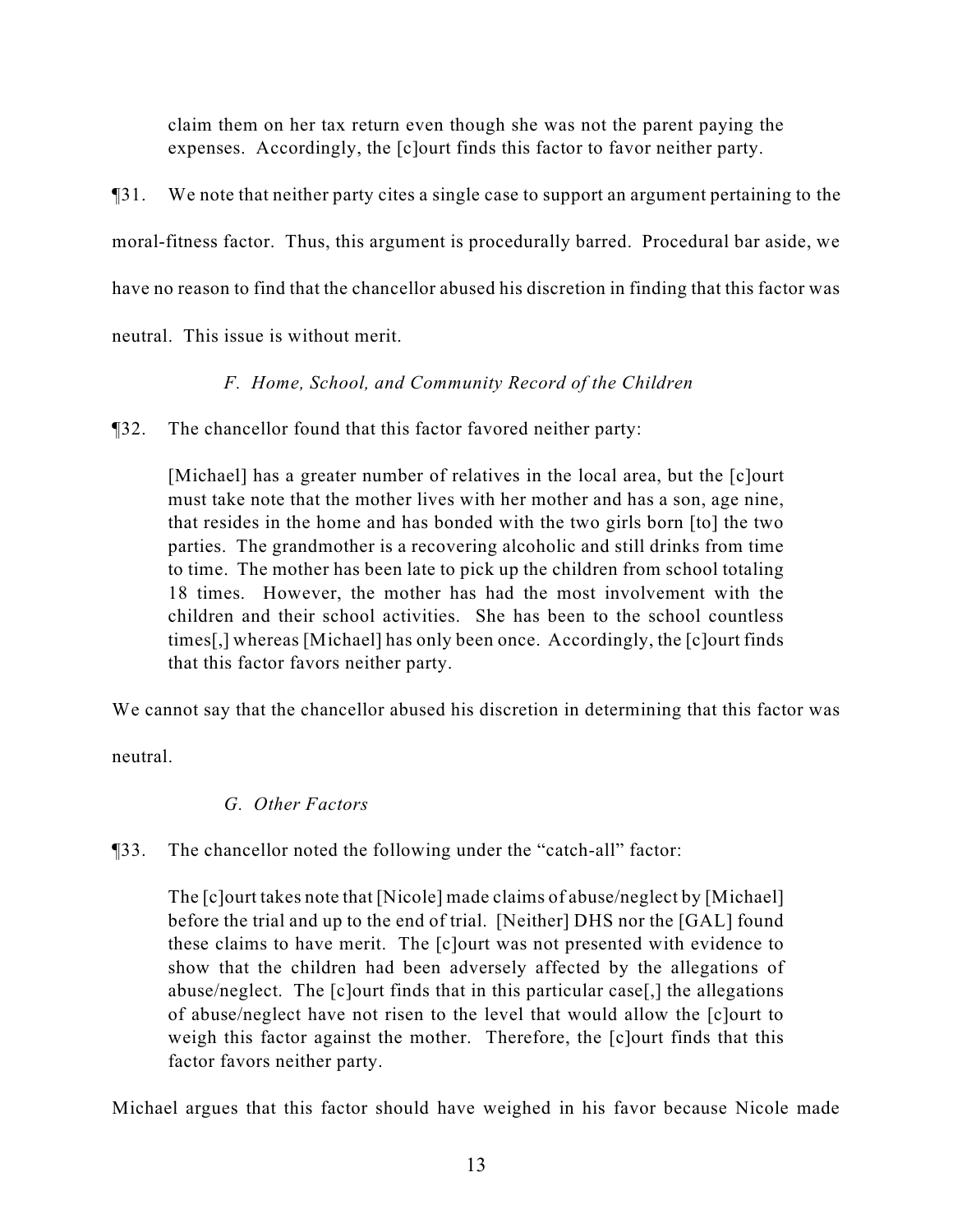unsubstantiated allegations of abuse. He relies on *Jernigan v. Jernigan*, 830 So. 2d 651, 652 (¶3) (Miss. Ct. App. 2002), to support his contention. However, *Jernigan* is distinguishable from this case because the mother in *Jernigan* made allegations of sexual abuse in at least three different jurisdictions against the father even though there was no testimony or medical evidence to support those allegations. *Id*. We cannot say that the chancellor erred in finding that this factor was neutral.

¶34. In sum, we find that the chancellor properly weighed the *Albright* factors and modified custody of the twins to Nicole. Therefore, we affirm the grant of sole legal and physical custody to Nicole.

#### *III. Standard-Visitation Award*

¶35. "Visitation is a matter within the chancellor's sound discretion." *Brooks v. Brooks*, 76 So. 3d 215, 222 (¶31) (Miss. Ct. App. 2011). "The chancellor is charged with fashioning a visitation schedule that is in the best interests of the children, and the chancellor's visitation decision is afforded great deference by this Court." *Id*. Our supreme court has emphasized the importance of a non-custodial parent's visitation rights:

Certainly the rights and responsibilities of the parent having custody following a divorce are paramount with respect to matters of schooling, discipline[,] and the like. We are afraid that by labeling the rights of the non-custodial parent "visitation" we imply an inordinate subordination of those rights in quality. That there will be no misunderstanding in the future[,] the chancellor should approach the fixing of visitation rights with the thought in mind that, absent extraordinary circumstances militating to the contrary, the non-custodial parent will[,] during the periods of visitation[,] have broad authority and discretion with respect to the place and manner of the exercise of same, subject only to the time constrictions found reasonable and placed in the decree. Overnight visitation with the non-custodial parent is the rule, not the exception; indeed, a non-custodial parent is presumptively entitled during reasonable times to overnight visitation with the children. The approach we mandate is based